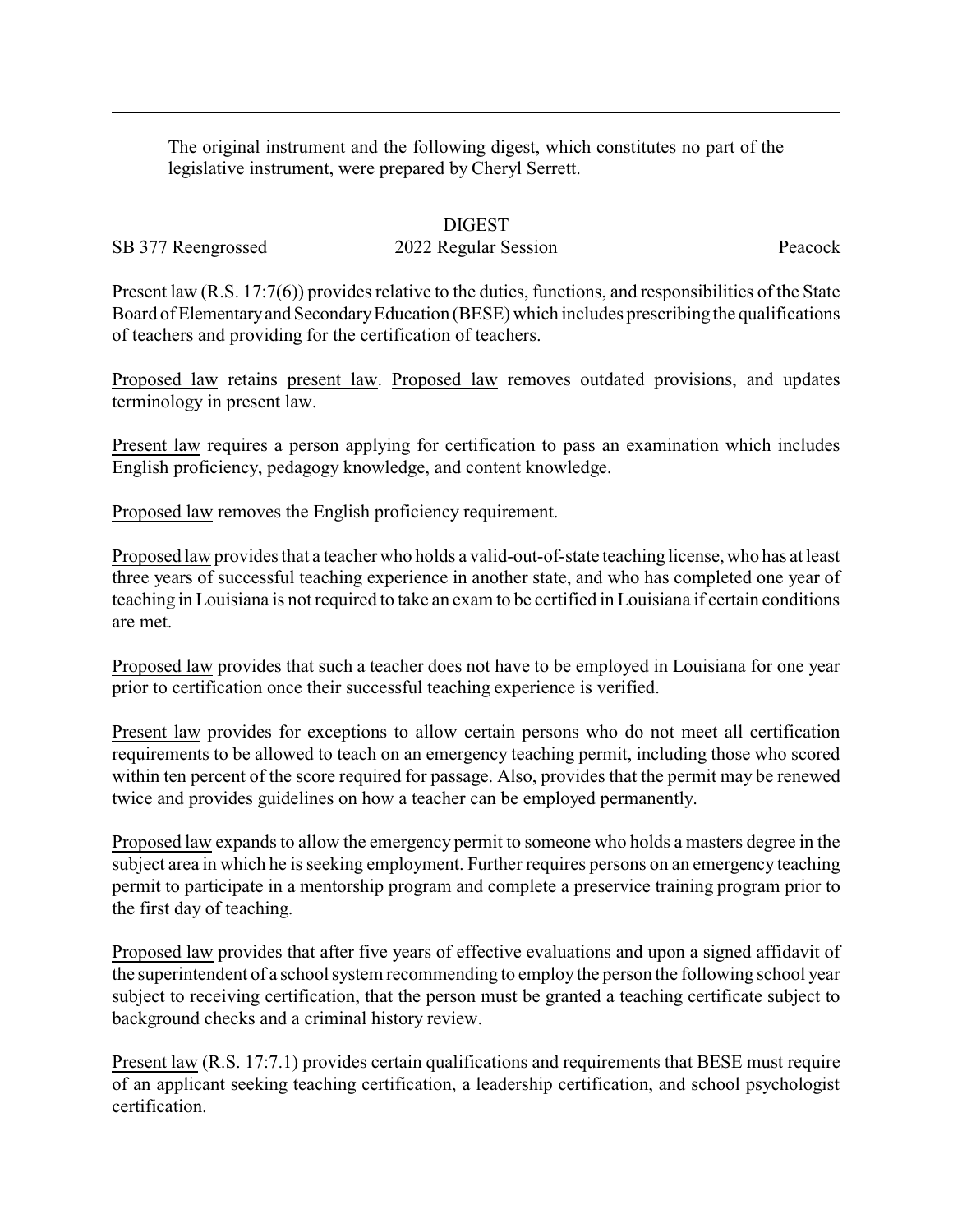Proposed law provides that an approved teacher education program cannot require more than 120 hours of college credit for degree completion, including classroom observation time or mentorship requirements. Allows programs designated by the Board of Regents as dual degrees or dual certifications to exceed 120 hours.

Present law provides that an applicant for certification who failed to achieve a 2.5 g.p.a. in an approved teaching program, but who has passed all exams required for certification could be certified if he completes a postbaccalaureate program and meets certain requirements while pursuing that program.

Proposed law repeals provisions requiring students to pass an exam before enrolling in an approved teacher education program.

Present law (R.S. 17:7.2) provides relative to approved teacher education programs at public postsecondary institutions.

Proposed law removes student evaluation and counseling requirements for students entering a teacher education program.

Proposed law provides that an approved teacher education program cannot require more than 120 hours of college credit for degree completion, including classroom observation time or mentorship requirements. Allows programs designated by the Board of Regents as dual degrees or dual certifications to exceed 120 hours.

Effective upon signature of the governor or lapse of time for gubernatorial action.

 $(Amends R.S. 17:7(6)(b), (c), and (e), 7.1(A)(3)(b) and (B)(1); adds R.S. 17:7.1(A)(1) and 7.2(A)(7);$ repeals R.S.  $17:7.1(A)(7)$  and  $7.2(A)(4)$ 

## Summary of Amendments Adopted by Senate

## Committee Amendments Proposed by Senate Committee on Education to the original bill

1. Amends requirements relative to certification of teachers and approved teacher education programs.

#### Senate Floor Amendments to engrossed bill

- 1. Makes technical corrections.
- 2. Requires preservice training sessions of certain teachers.
- 3. Provides for certain dual degree or dual certification programs to exceed the 120 hour